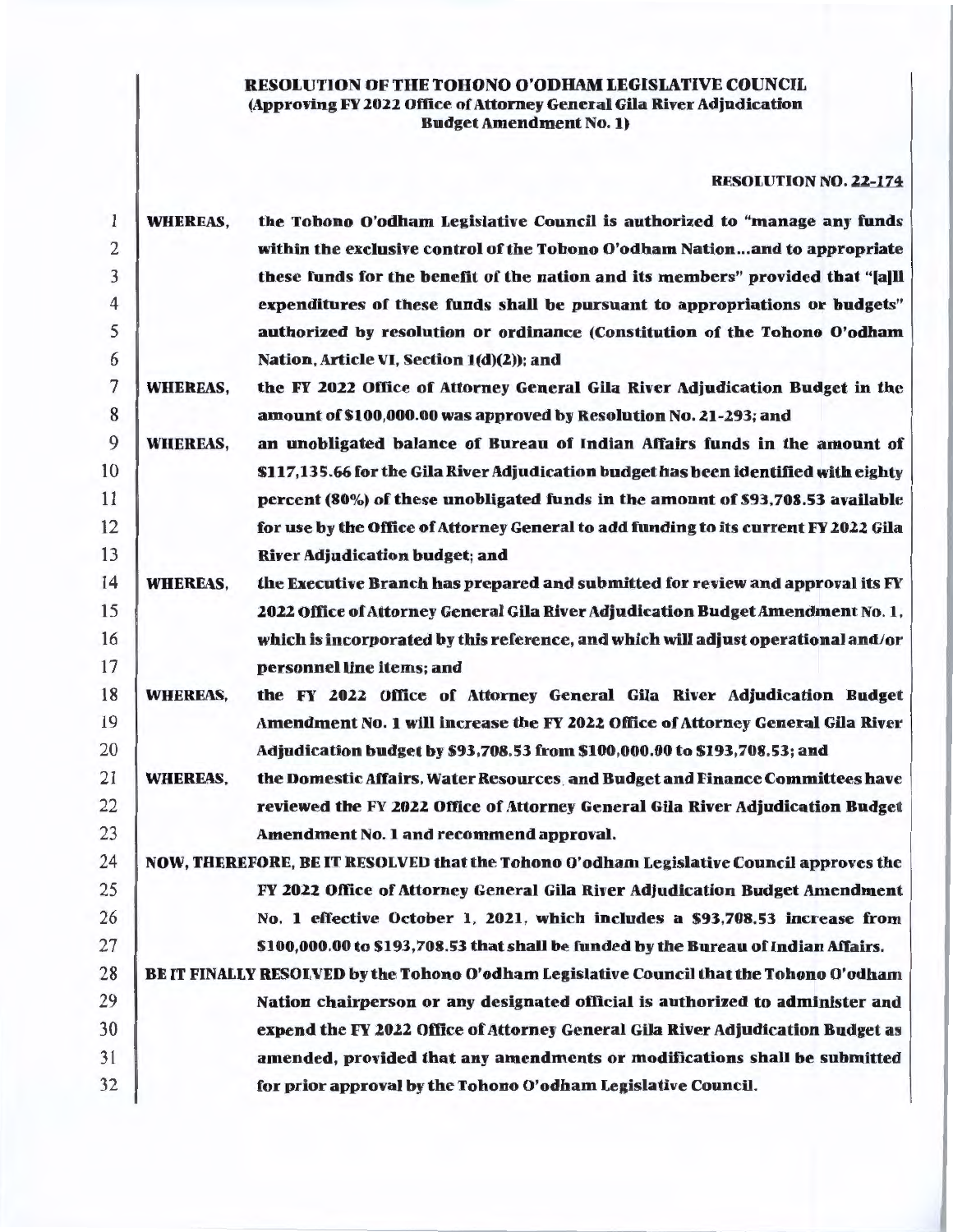#### RESOLUTION NO. 22-174

(Approving FY 2022 Office of Attorney General Gila River Adjudication Budget Amendment No. 1) Page 2 of 3

The foregoing Resolution was passed by the Tohono O'odham Legislative Council on the  $11<sup>TH</sup>$ day of MAY, 2022 at a meeting at which a quorum was present with a vote of 3,218.0 FOR; -0-AGAINST; -0- NOT VOTING; and [01] ABSENT, pursuant to the powers vested in the Council by, Article VI, Section 1(d)(2)and(3) of the Constitution of the Tohono O'odham Nation, adopted by the Tohono O'odham Nation on January 18, 1986; and approved by the Acting Deputy Assistant Secretary- Indian Affairs (Operations) on March 6, 1986, pursuant to Section 16 of the Act of June 18, 1934 (48 Stat.984).

TOHONO O'ODHAM LEGISLATIVE COUNCIL

égislative Chairman $\textcolor{red}{{\mathscr M}}\textcolor{red}{{\mathscr M}}$ , 2022 mothy Joaqµin, day of

**ATTES** 

Evonne Wilson, Legislative Secretary

/ *:?--* day or *1/J°1'* , 2022

Said Resolution was submitted for approval to the office of the Chairman of the Tohono O'odham Nation on the  $f\overline{\mathcal{L}}$  day of  $f\overline{\mathcal{L}}$  , 2022 at *3.:'t*/ o'clock,  $f$  .m., pursuant to the provisions of Section 5 of Article  $V/\mu$  of the Constitution and will become effective upon his approval or upon his failure to efther approve or disapprove it within 48 hours of submittal.

#### TOHONO O'ODHAM LEGISLATIVE COUNCIL

mothy Joag egislative Chairman

on the  $\frac{1}{2}$  day of at  $\frac{\zeta' \vee \theta}{\omega' \text{clock}, \bot}$ .m. NED NORRIS, JR., CHAIRMAN ,2022 TOHONO O'ODHAM NATION

APPROVED

## [ ) DISAPPROVED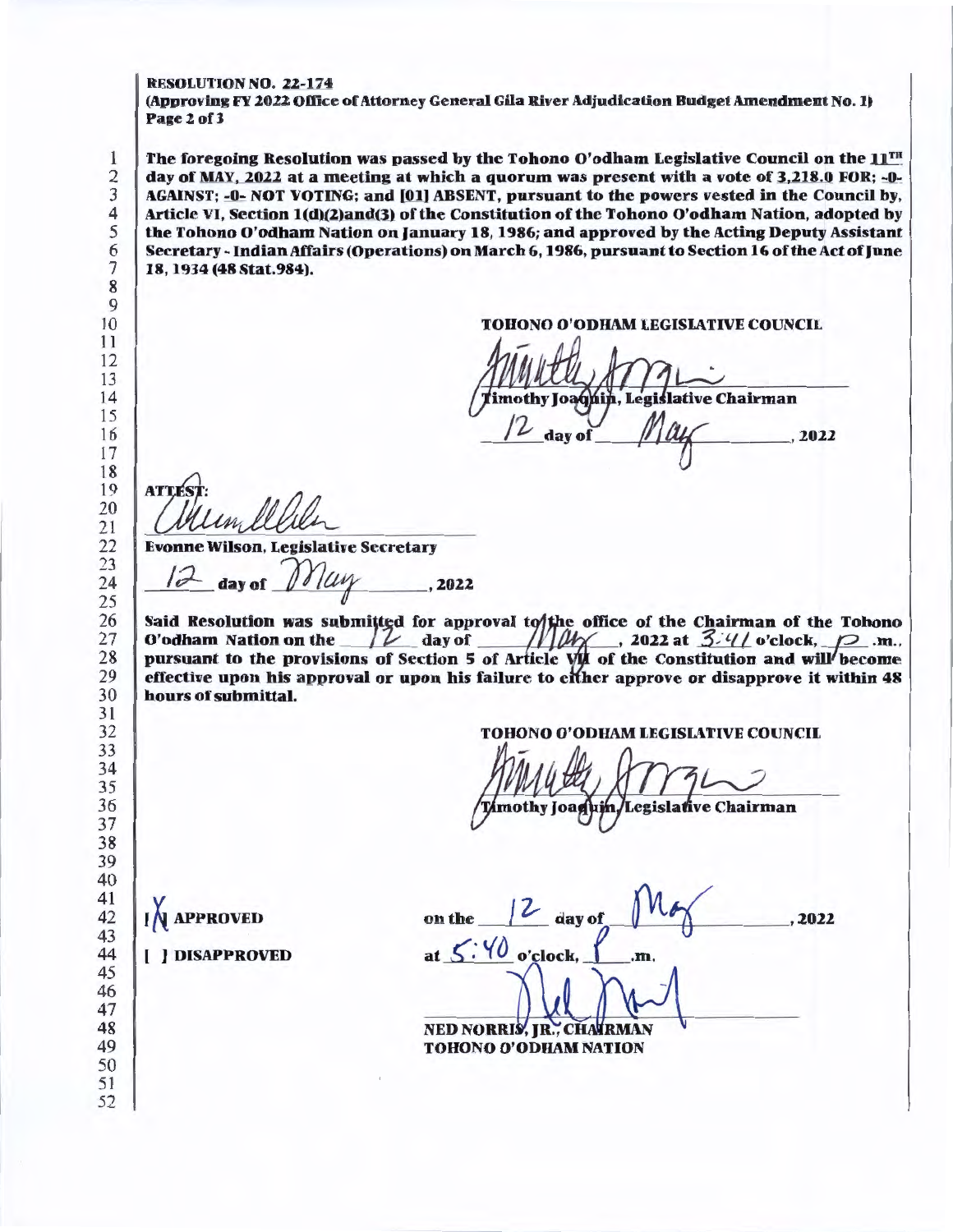#### RESOLUTION NO. 22-174 (Approving FY 2022 Office of Attorney General Gila River Adjudication Budget Amendment No. 1) Page 3 of 3

| Page 3 of 3                                                 |
|-------------------------------------------------------------|
| Returned to the Legislative Secretary on the $\beta$ day of |
| 2022, at $1.49$ o'clock, $\varphi$ m.                       |
|                                                             |
| <b>Evonne Wilson, Legislative Secretary</b>                 |
|                                                             |